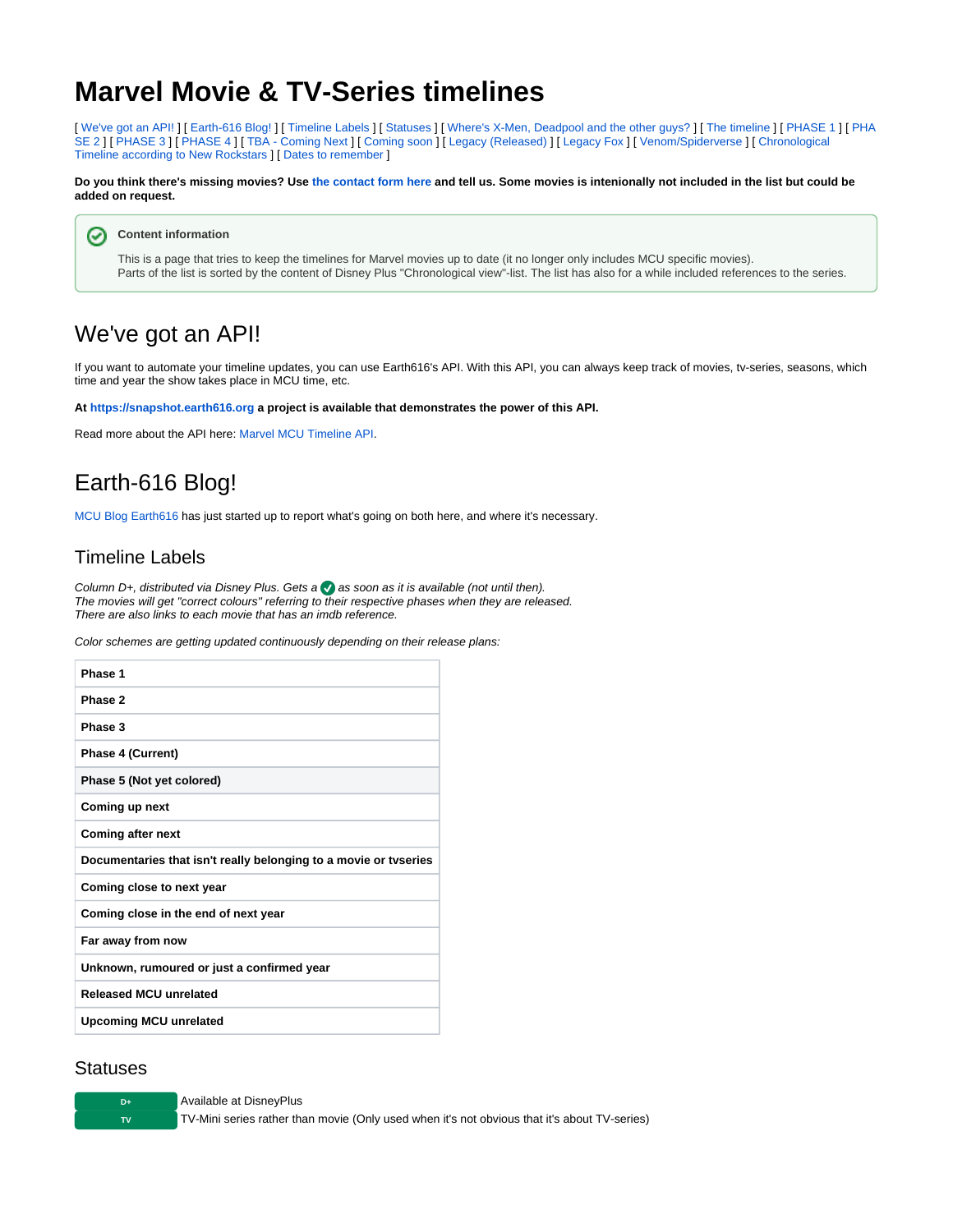**D+** Coming soon to Disney + (Deprecated, as it confuses what's on and what's no)

### <span id="page-1-0"></span>Where's X-Men, Deadpool and the other guys?

They are either not connected properly to the MCU, or - referring to Disney+ (for X-Men) - a legacy. They may show up in the non-mcu related section in the future.

### <span id="page-1-1"></span>The timeline

0

**New Timeline Available!**

[Take look at our updated new Timeline API here!](https://snapshot.earth616.org)

#### **The timeline and the MCU set up may be inaccurate until there are official confirmations for which Phase each movie or tv-series belong.**

Look at the bottom of this page to get more information. We have collected some important videos there (from New Rockstars, etc).

<span id="page-1-3"></span><span id="page-1-2"></span>

| <b>Timeline Year</b> | <b>Title</b>                                     | Released   | Phase          | <b>Status</b> | Connections and information (Incl.<br>spoilers)                                                                                                                                                                                                                                                  |
|----------------------|--------------------------------------------------|------------|----------------|---------------|--------------------------------------------------------------------------------------------------------------------------------------------------------------------------------------------------------------------------------------------------------------------------------------------------|
|                      |                                                  |            |                |               |                                                                                                                                                                                                                                                                                                  |
| 1943-1945            | <b>Captain America</b><br>- The first<br>Avenger | 2011-07-22 | $\mathbf{1}$   | D+            | Steve Rogers wakes up 2012.<br>Nick Fury tries to save the world.                                                                                                                                                                                                                                |
| 1995                 | <b>Captain Marvel</b>                            | 2019-03-08 | $\mathbf{1}$   | D+            | Carol Danvers meets parts of the survivors from<br>Infinity War 2018.                                                                                                                                                                                                                            |
| 2007-2011            | <b>Incredible Hulk</b>                           | 2008-06-13 | $\overline{1}$ |               | <b>Edward Norton Edition</b><br>Confirmed as an initialization of the MCU<br>End credits refers to putting a team together.<br>The super soldier program was put on ice for a<br>reason.                                                                                                         |
|                      |                                                  |            |                |               | <b>UNIVERSAL</b>                                                                                                                                                                                                                                                                                 |
| 2010                 | <b>Iron Man</b>                                  | 2008-05-02 | $\overline{1}$ | D+            | End credits refers to "Iron man became part of a<br>bigger universe".<br>Nick Fury want to talk about "The Avengers"<br>Initiative".                                                                                                                                                             |
| 2011                 | Iron Man 2                                       | 2010-05-07 | $\mathbf{1}$   | D+            | Coulson goes for the hammer of Thor.                                                                                                                                                                                                                                                             |
| 2011                 | <b>Thor</b>                                      | 2011-05-06 |                | D+            | Doctor Selvig meets Nick Fury.<br>Controlled by Loki, they ends phase one with<br>The Avengers.                                                                                                                                                                                                  |
| 2012                 | <b>The Avengers</b>                              | 2012-05-04 | $\mathbf{1}$   | D+            | Thanos shows up for the first time. The<br>Avengers goes Shawarma.                                                                                                                                                                                                                               |
|                      |                                                  |            |                |               |                                                                                                                                                                                                                                                                                                  |
| 2013                 | Thor - The dark<br>world                         | 2013-11-08 | $\overline{2}$ | D+            | Thor's friends meets "The collector".<br>First glimpse of of the galaxy) to leave the power<br>stone.<br>Thor returns to Jane foster.                                                                                                                                                            |
| 2013-12-23           | Iron Man 3                                       | 2013-05-03 | $\overline{2}$ | D+            | Tony Stark's Mansion is under attack according<br>to newspapers in december 2013 (source: 44:00:<br>00 in movie).                                                                                                                                                                                |
|                      |                                                  |            |                |               | Tony Stark speaks with Banner the claims he's<br>not a therapist.                                                                                                                                                                                                                                |
| 2014                 | <b>Captain America:</b><br>The winter soldier    | 2014-04-04 | $\overline{2}$ | D+            | Wanda and Pietro - The Twins - are<br>introduced.", "Hydra now has the scepter, a<br>scene that will follow up in Age of Ultron.<br>Also known as "The Return of the First Avenger".<br>Post credits ends with Bucky watching Captain<br>America.<br>Contains "On your left" for the first time. |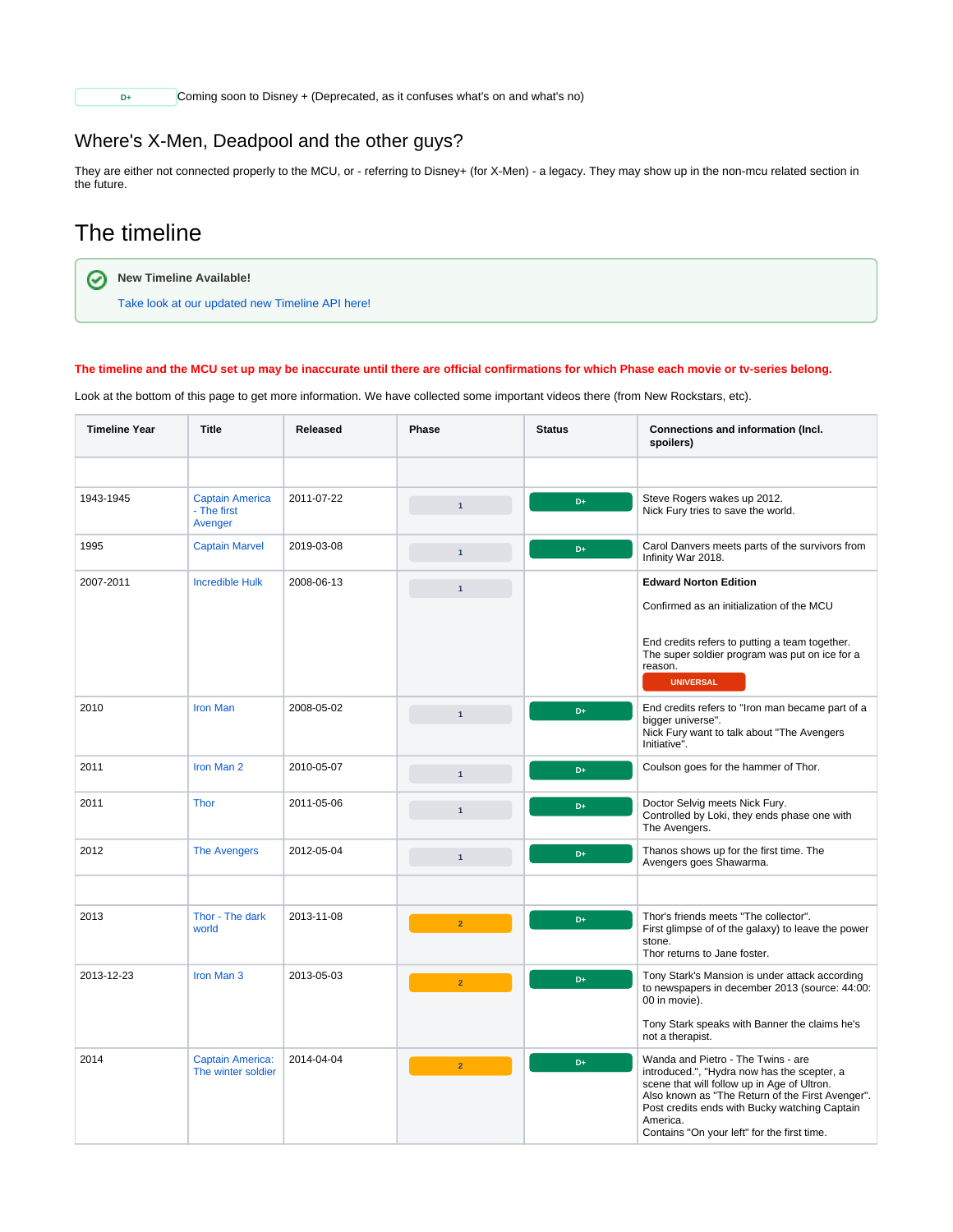<span id="page-2-0"></span>

| 2014      | Guardians of the<br>galaxy                  | 2014-08-01 | $\overline{2}$          | D+          | Groot protects the guardians by sacrifice and<br>are regrowing as a young plant.                                                                                                                                                                                                                                                                                                                                       |
|-----------|---------------------------------------------|------------|-------------------------|-------------|------------------------------------------------------------------------------------------------------------------------------------------------------------------------------------------------------------------------------------------------------------------------------------------------------------------------------------------------------------------------------------------------------------------------|
|           |                                             |            |                         |             | The Collector is found in chaos. Howard the<br>Duck is talking.                                                                                                                                                                                                                                                                                                                                                        |
| 2014      | Guardians of the<br>Galaxy - Vol. 2         | 2017-05-05 | $\overline{2}$          | D+          | Groot is growing.<br>Princess Ayesha tries to summon Adam<br>(Warlock?).                                                                                                                                                                                                                                                                                                                                               |
| 2015      | The Avengers -<br>Age of Ultron             | 2015-05-01 | $\overline{2}$          | D+          | Thanos takes the infinity gauntlet.<br>Sokovia Accords is about to be founded (See<br>Civil War).                                                                                                                                                                                                                                                                                                                      |
|           |                                             |            |                         |             | Last episodes of Agents of S.H.I.E.L.D. S02:<br>Referencing to Ultron and Sokovia.                                                                                                                                                                                                                                                                                                                                     |
| 2015/2016 | Deadpool                                    | 2016-02-12 | $2\frac{1}{2}$          | <b>HULU</b> | 4th wall breaking with a helicarrier under<br>maintenance allows us to add this movie<br>here for the references.<br>The helicarrier scene puts Deadpool occurage<br>either after Age of Ultron or Captain America -<br>The Winter soldier.<br>Will probably be released at Disney+ under the<br>Star brand.<br><b>FOX LEGACY</b>                                                                                      |
| 2015      | The Ant Man                                 | 2015-07-17 | $\overline{2}$          | D+          | Hope van Dyne gets The Wasp suite.<br>Steve meets Bucky and discuss help from Ant<br>Man (initiates civil war).                                                                                                                                                                                                                                                                                                        |
|           |                                             |            |                         |             | Agents of S.H.I.E.L.D. S03E01, September 29.<br>First episode mentions "Pym Technologies<br>disaster".                                                                                                                                                                                                                                                                                                                 |
|           |                                             |            |                         |             |                                                                                                                                                                                                                                                                                                                                                                                                                        |
| 2016      | <b>Captain America:</b><br><b>Civil War</b> | 2016-05-06 | $\overline{\mathbf{3}}$ | D+          | <b>Mid Credit</b><br>Steve meets Bucky in wakanda.<br>Bucky goes for rest (initiates Black Panther).<br><b>Post Credit</b><br>Spider-Man initiates Homecoming (bracelet and<br>aunt may scene).<br>Agents of S.H.I.E.L.D. S03E20<br>Mentions Sokovia Accords and "their<br>whereabouts with Rogers & Stark".<br>The public feud are alsoe mentioned.<br>Agents of S.H.I.E.L.D. S04E02:<br>"Captain America went AWOL". |
| 2016      | <b>Black Panther</b>                        | 2019-02-16 | 3 <sup>2</sup>          | D+          | <b>Mid Credit</b><br>Black Panther believes that Wakanda can do<br>more to help within the U.N.<br><b>Post Credit</b><br>Bucky is awakening (for Infinity War).                                                                                                                                                                                                                                                        |
| 2016      | Spider-Man -<br>Homecoming                  | 2017-07-07 | 3 <sup>7</sup>          |             | <b>Mid Credit</b><br>"Vulture" shows up in prison.<br>Post credit<br>Captain America speaks about patience.<br><b>SONY</b>                                                                                                                                                                                                                                                                                             |
| 2016      | <b>Doctor Strange</b>                       | 2016-11-04 | $\overline{\mathbf{3}}$ | D+          | "There is no defender of the multiverse"<br><b>Mid Credit</b><br>Doctor Strange meets Thor. Thor is looking for<br>Odin.<br><b>Post Credit</b><br>Mordo is going for a magic hunt.                                                                                                                                                                                                                                     |
| 2017      | Thor - Ragnarök                             | 2017-11-03 | 3 <sup>2</sup>          | D+          | <b>Mid Credit</b><br>Asgard is travelling back to earth. Thanos shows<br>up in his huge ship (initiates Infinity War).<br><b>Post Credit</b><br>Grandmaster meets the people on ground (and<br>says "it's a tie").                                                                                                                                                                                                     |
| 2018-05   | The Ant Man and<br>The Wasp                 | 2018-07-06 | 3 <sup>7</sup>          | D+          | Runs alongside with the end of Infinity War.<br>The world gets snapped.                                                                                                                                                                                                                                                                                                                                                |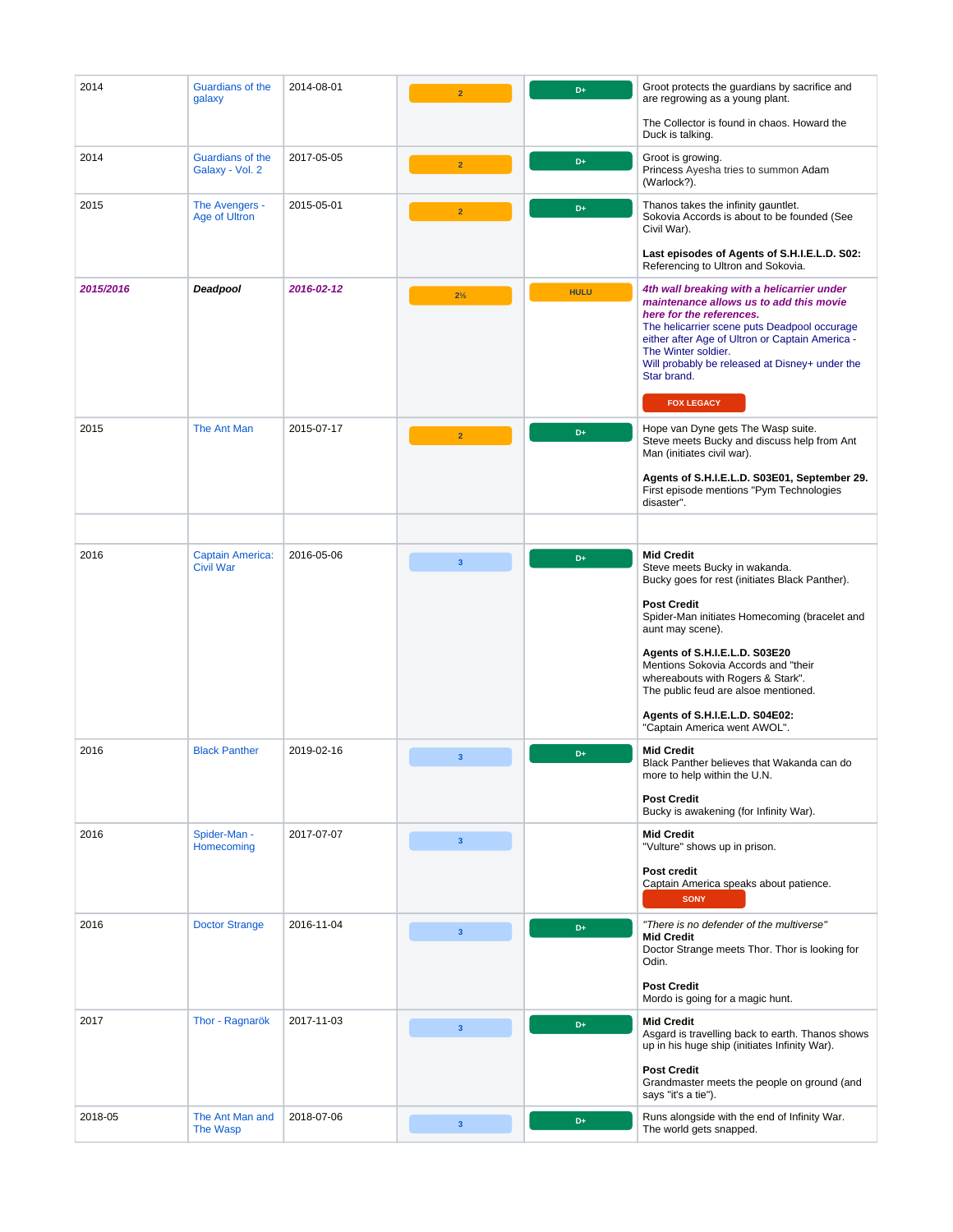<span id="page-3-0"></span>

| 2018-05 | The Avengers -<br><b>Infinity War</b>                                  | 2018-04-27 | 3                       | D+          | Nick Fury and Maria Hill gets snapped.<br>Nick Fury uses Captain Marvel's beeper.                                                                                                                                                                      |
|---------|------------------------------------------------------------------------|------------|-------------------------|-------------|--------------------------------------------------------------------------------------------------------------------------------------------------------------------------------------------------------------------------------------------------------|
|         |                                                                        |            |                         |             | Exact timeline notes (may 2018-oct 2018).                                                                                                                                                                                                              |
| 2018    | <b>Deadpool 2</b>                                                      | 2018-05-15 | $3\frac{1}{2}$          | <b>HULU</b> | 4th wallbreaking with Thanos references<br>allows us adding Deadpool here.                                                                                                                                                                             |
|         |                                                                        |            |                         |             | Will probably be released at Disney+ under the<br>Star brand.                                                                                                                                                                                          |
|         |                                                                        |            |                         |             | <b>FOX LEGACY</b>                                                                                                                                                                                                                                      |
| 2023-10 | The Avengers -<br>Endgame                                              | 2019-04-26 | 3 <sup>2</sup>          | D+          | Initially occurs at 2023.<br>No ending credits, just the last sounds of Tony<br>Stark.                                                                                                                                                                 |
| 2024    | Spider-Man - Far<br>from home                                          | 2019-07-02 | $\overline{\mathbf{3}}$ |             | Occurs right after Endgame.<br>Spider-Man's identity is revealed                                                                                                                                                                                       |
|         |                                                                        |            |                         |             | Nick Fury post credits occurs 8 months after<br>Endgame.<br><b>SONY</b>                                                                                                                                                                                |
|         |                                                                        |            |                         |             |                                                                                                                                                                                                                                                        |
| N/A     | <b>Marvel Studios:</b><br>Legends<br>S01E01 (Wanda)<br>S01E02 (Vision) | 2021-01-08 | 4                       | D+          | This series showcases individual characters<br>from the MCU viewers have come to know and<br>love over the years and revisit some of their<br>most iconic moments.                                                                                     |
| 2023-10 | WandaVision<br>S01E01                                                  | 2021-01-15 | $\overline{4}$          | D+          | E01: Filmed Before Alive Studio Audience (19<br>50's episode)                                                                                                                                                                                          |
|         | WandaVision<br>S01E02                                                  |            |                         |             | Wanda and Vision struggle to conceal their<br>powers during dinner with Vision's boss and his<br>wife                                                                                                                                                  |
|         |                                                                        |            |                         |             | E02: Don't Touch That Dial (1950's episode)                                                                                                                                                                                                            |
|         |                                                                        |            |                         |             | In an effort to fit in, Wanda and Vision perform a<br>magic act in their community talent show.                                                                                                                                                        |
|         |                                                                        |            |                         |             | As seen from Avengers: Endgame<br>The events of WandaVision occurs three weeks<br>after Endgame, which would be around oct-nov<br>2023.<br>Spider-Man far from Home would in this case<br>occur in summber 2024.                                       |
|         |                                                                        |            |                         |             | <b>Occurs three weeks after Endgame.</b>                                                                                                                                                                                                               |
| 2023    | <b>WandaVision</b><br>S01E03                                           | 2021-01-22 | $\overline{4}$          | D+          | E04: Now in Color (1970's episode)                                                                                                                                                                                                                     |
|         |                                                                        |            |                         |             | Wanda's preganancy fritzes her powers and she<br>and Vision prepare for an accelerated delivery                                                                                                                                                        |
| 2023    | WandaVision<br>S01E04                                                  | 2021-01-29 | $\overline{4}$          | D+          | We Interrups This Program (S.W.O.R.D.<br>introduction)<br>Story starts with the unblip. Jimmy Woo finalizes<br>his card trick from Ant Man.<br>The toy chopper (ref. E02) is being sent into the<br>town.<br>Skrulls being mentioned as an easter egg. |
| 2023    | WandaVision<br>S01E05                                                  | 2021-02-05 | $\overline{4}$          | D+          | Episode 5 (1980's episode)                                                                                                                                                                                                                             |
| 2023    | WandaVision<br>S01E06                                                  | 2021-02-12 | 4                       | D+          | Episode 6 (1990/2000's episode)                                                                                                                                                                                                                        |
| 2023    | WandaVision<br>S01E07                                                  | 2021-02-19 | $\overline{4}$          | D+          | Episode 7 (2010's episode)                                                                                                                                                                                                                             |
| 2023    | WandaVision<br>S01E08                                                  | 2021-02-26 | $\overline{4}$          | D+          | Episode 8 (Full MCU episode)                                                                                                                                                                                                                           |
| 2023-11 | WandaVision<br>S01E09                                                  | 2021-03-05 | $\overline{4}$          | D+          | Episode 9 (Full MCU episode)                                                                                                                                                                                                                           |
|         |                                                                        |            |                         |             | Finale takes place about a month after<br>Endgame (excluding the post credit scene).                                                                                                                                                                   |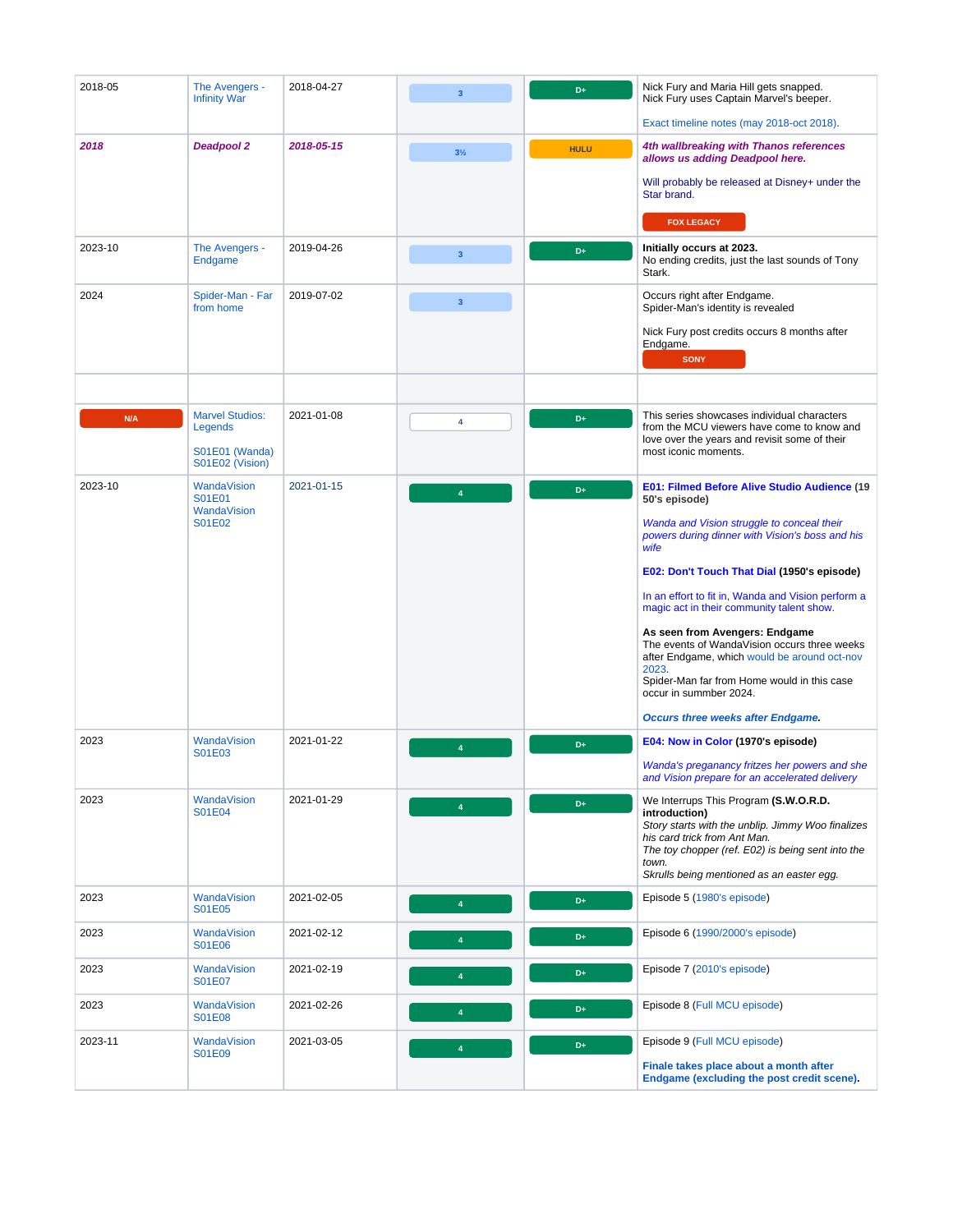| N/A                | <b>Marvel Studios:</b><br>Legends S01E03<br>(The Falcon)                                                    | 2021-03-05 | 4                       | $D+$ |                                                                                                                                                    |
|--------------------|-------------------------------------------------------------------------------------------------------------|------------|-------------------------|------|----------------------------------------------------------------------------------------------------------------------------------------------------|
|                    | <b>Marvel Studios:</b><br>Legends S01E04<br>(The Winter<br>Soldier)                                         |            |                         |      |                                                                                                                                                    |
| N/A                | <b>Marvel Studios:</b><br>Legends S01E05<br>(Zemo)                                                          | 2021-03-12 | $\overline{4}$          | $D+$ |                                                                                                                                                    |
|                    | <b>Marvel Studios:</b><br>Legends S01E06<br>(Sharon Carter)                                                 |            |                         |      |                                                                                                                                                    |
| N/A                | <b>Marvel Studios:</b><br>Assembled<br>S01E01 - The<br><b>Making of</b><br>WandaVision                      | 2021-03-12 | 4                       | $D+$ |                                                                                                                                                    |
| 2024-04            | The Falcon and<br><b>The Winter</b><br><b>Soldier</b><br>S01E01                                             | 2021-03-19 | $\overline{4}$          | $D+$ | Takes place a couple of months after<br>Endgame.<br><b>Starts roughly 6 months after Endgame.</b><br>Timeline update notes can also be found here. |
| 2024-04            | The Falcon and<br><b>The Winter</b><br>Soldier S01E02                                                       | 2021-03-26 | $\Delta$                | $D+$ |                                                                                                                                                    |
| 2024-04            | The Falcon and<br><b>The Winter</b><br>Soldier S01E03                                                       | 2021-04-02 | $\overline{\mathbf{4}}$ | $D+$ |                                                                                                                                                    |
| 2024-04            | The Falcon and<br><b>The Winter</b><br>Soldier S01E04                                                       | 2021-04-09 | $\overline{a}$          | $D+$ |                                                                                                                                                    |
| 2024-04            | The Falcon and<br><b>The Winter</b><br>Soldier S01E05                                                       | 2021-04-19 | $\overline{A}$          | $D+$ |                                                                                                                                                    |
| 2024-04            | The Falcon and<br><b>The Winter</b><br>Soldier S01E06                                                       | 2021-04-23 | $\overline{\mathbf{4}}$ | D+   |                                                                                                                                                    |
| N/A                | <b>Marvel Studios:</b><br>Assembled<br>(S01E02)<br>The Making of<br>Falcon and the<br><b>Winter Soldier</b> | 2021-04-30 | $\overline{4}$          | D+   |                                                                                                                                                    |
| 2012               | Loki<br>S01E01                                                                                              | 2021-06-09 | $\overline{4}$          | D+   | Starts in an alternate timeline from 2012 MCU<br>time line.                                                                                        |
| N/A                | <b>Loki S01E02</b>                                                                                          | 2021-06-16 | $\overline{4}$          | $D+$ |                                                                                                                                                    |
| N/A                | Loki S01E03                                                                                                 | 2021-06-23 | $\overline{4}$          | $D+$ |                                                                                                                                                    |
| N/A                | Loki S01E04                                                                                                 | 2021-06-30 | $\overline{4}$          | $D+$ |                                                                                                                                                    |
| N/A                | Loki S01E05                                                                                                 | 2021-07-07 | $\overline{4}$          | D+   |                                                                                                                                                    |
| 2012 - End of time | Loki S01E06                                                                                                 | 2021-07-14 | $\overline{\mathbf{4}}$ | $D+$ | Ends in a probable new timeline, after the end of<br>time is reached. Kang/He who remains revealed.                                                |
| N/A                | <b>Marvel Studios:</b><br>Assembled<br>The Making of<br>Loki                                                | 2021-07-21 | $\overline{4}$          | $D+$ |                                                                                                                                                    |
| N/A                | <b>Marvel Studios:</b><br>Legends S01E09<br>(Black Widow)                                                   | 2021-07-07 | $\overline{\mathbf{4}}$ | $D+$ |                                                                                                                                                    |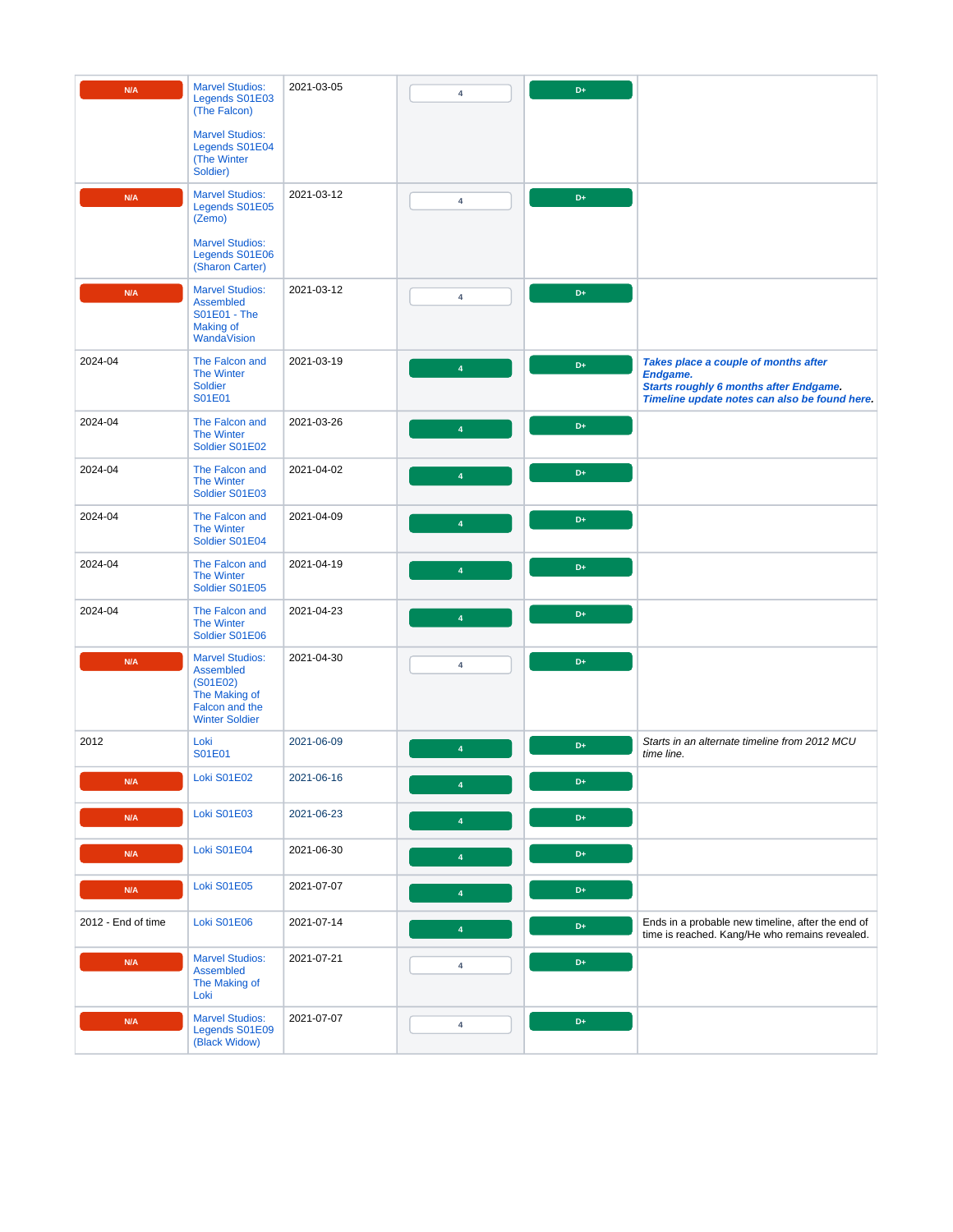| 2016-2017                | <b>Black Widow</b>                                                                                                                                                                                           | 2021-07-09                    |                         | D+  | • Backstory starts at 1995.<br>• Occurs very short after civil war, where<br>General Ross is shortly introduced.<br>• Ross had a second triple bypass surgery.<br>• Timeline was confirmed by the prelude<br>comics.                                                                                                                                                                               |
|--------------------------|--------------------------------------------------------------------------------------------------------------------------------------------------------------------------------------------------------------|-------------------------------|-------------------------|-----|----------------------------------------------------------------------------------------------------------------------------------------------------------------------------------------------------------------------------------------------------------------------------------------------------------------------------------------------------------------------------------------------------|
| N/A                      | <b>Marvel Studios:</b><br>Legends S01E13<br>(The Ten Rings)                                                                                                                                                  | 2021-09-01                    | 4                       | D+  |                                                                                                                                                                                                                                                                                                                                                                                                    |
| 2024-07                  | Shang-Chi and<br>the Legend of the<br><b>Ten Rings</b>                                                                                                                                                       | 2021-09-03<br>2021-10-18 (D+) | $\overline{4}$          | D+  |                                                                                                                                                                                                                                                                                                                                                                                                    |
| <b>Fall 2023</b>         | <b>The Eternals</b>                                                                                                                                                                                          | 2021-11-05                    | $\overline{4}$          | D+  | According to New Rockstars, Eternals takes<br>place seven days/immediately after The Blip:<br>"Due to the five-year time jump between<br>Avengers: Infinity War and Endgame, both of<br>the Disney+ shows released so far actually take<br>place in 2023, so it can be assumed that the<br>return of the Deviants in Eternals will also<br>happen around 2023 or shortly after." // ScreenR<br>ant |
| N/A                      | <b>Marvel Studios:</b><br>Legends S01E10<br>(Peggy Carter)<br><b>Marvel Studios:</b><br>Legends S01E11<br><b>(The Avengers)</b><br>Initiative)<br><b>Marvel Studios:</b><br>Legends S01E12<br>(The Ravagers) | 2021-08-04                    | $\overline{4}$          | D+  |                                                                                                                                                                                                                                                                                                                                                                                                    |
| N/A                      | What If?<br>S01E01                                                                                                                                                                                           | 2021-08-11                    | $\boldsymbol{\Delta}$   | D+  | Taking famous events from the MCU, with<br>voicecasts reprising their roles.<br>Summer 2021                                                                                                                                                                                                                                                                                                        |
| N/A                      | What If?<br>S01E02                                                                                                                                                                                           | 2021-08-18                    | $\overline{4}$          | D+  |                                                                                                                                                                                                                                                                                                                                                                                                    |
| N/A                      | What If?<br>S01E03                                                                                                                                                                                           | 2021-08-25                    | $\overline{4}$          | D+  |                                                                                                                                                                                                                                                                                                                                                                                                    |
| N/A                      | What If?<br>S01E04                                                                                                                                                                                           | 2021-09-01                    | $\overline{4}$          | D+  |                                                                                                                                                                                                                                                                                                                                                                                                    |
| N/A                      | What If?<br><b>S01E05</b>                                                                                                                                                                                    | 2021-09-08                    | $\overline{4}$          | D+  |                                                                                                                                                                                                                                                                                                                                                                                                    |
| N/A                      | What If?<br>S01E06                                                                                                                                                                                           | 2021-09-15                    | 4                       | D+  |                                                                                                                                                                                                                                                                                                                                                                                                    |
| N/A                      | What If?<br><b>S01E07</b>                                                                                                                                                                                    | 2021-09-22                    | $\overline{4}$          | D+  |                                                                                                                                                                                                                                                                                                                                                                                                    |
| N/A                      | What If?<br><b>S01E08</b>                                                                                                                                                                                    | 2021-09-29                    | $\blacklozenge$         | D+  |                                                                                                                                                                                                                                                                                                                                                                                                    |
| N/A                      | What If?<br>S01E09                                                                                                                                                                                           | 2021-10-06                    | $\overline{4}$          | D+  |                                                                                                                                                                                                                                                                                                                                                                                                    |
| N/A                      | What If?<br>S01E10                                                                                                                                                                                           | 2021-10-13                    | $\overline{\mathbf{4}}$ | D+  |                                                                                                                                                                                                                                                                                                                                                                                                    |
| $\overline{\phantom{a}}$ | Venom: Let there<br>be carnage                                                                                                                                                                               | 2021-10-01 (USA)              | N/A                     | N/A | <b>SONY</b>                                                                                                                                                                                                                                                                                                                                                                                        |
| 2025-12                  | <b>Hawkeye</b><br>S01E01                                                                                                                                                                                     | 2021-11-24                    | $\overline{4}$          |     |                                                                                                                                                                                                                                                                                                                                                                                                    |
| 2025-12                  | Hawkeye S01E02                                                                                                                                                                                               | 2021-12-01                    | $\overline{\mathbf{4}}$ |     |                                                                                                                                                                                                                                                                                                                                                                                                    |
| 2025-12                  | Hawkeye S01E03                                                                                                                                                                                               | 2021-12-08                    | $\overline{\mathbf{4}}$ |     |                                                                                                                                                                                                                                                                                                                                                                                                    |
| 2025-12                  | Hawkeye S01E04                                                                                                                                                                                               | 2021-12-15                    | $\overline{\mathbf{4}}$ |     |                                                                                                                                                                                                                                                                                                                                                                                                    |
| 2025-12                  | Hawkeye S01E05                                                                                                                                                                                               | 2021-12-22                    | $\overline{\mathbf{4}}$ |     |                                                                                                                                                                                                                                                                                                                                                                                                    |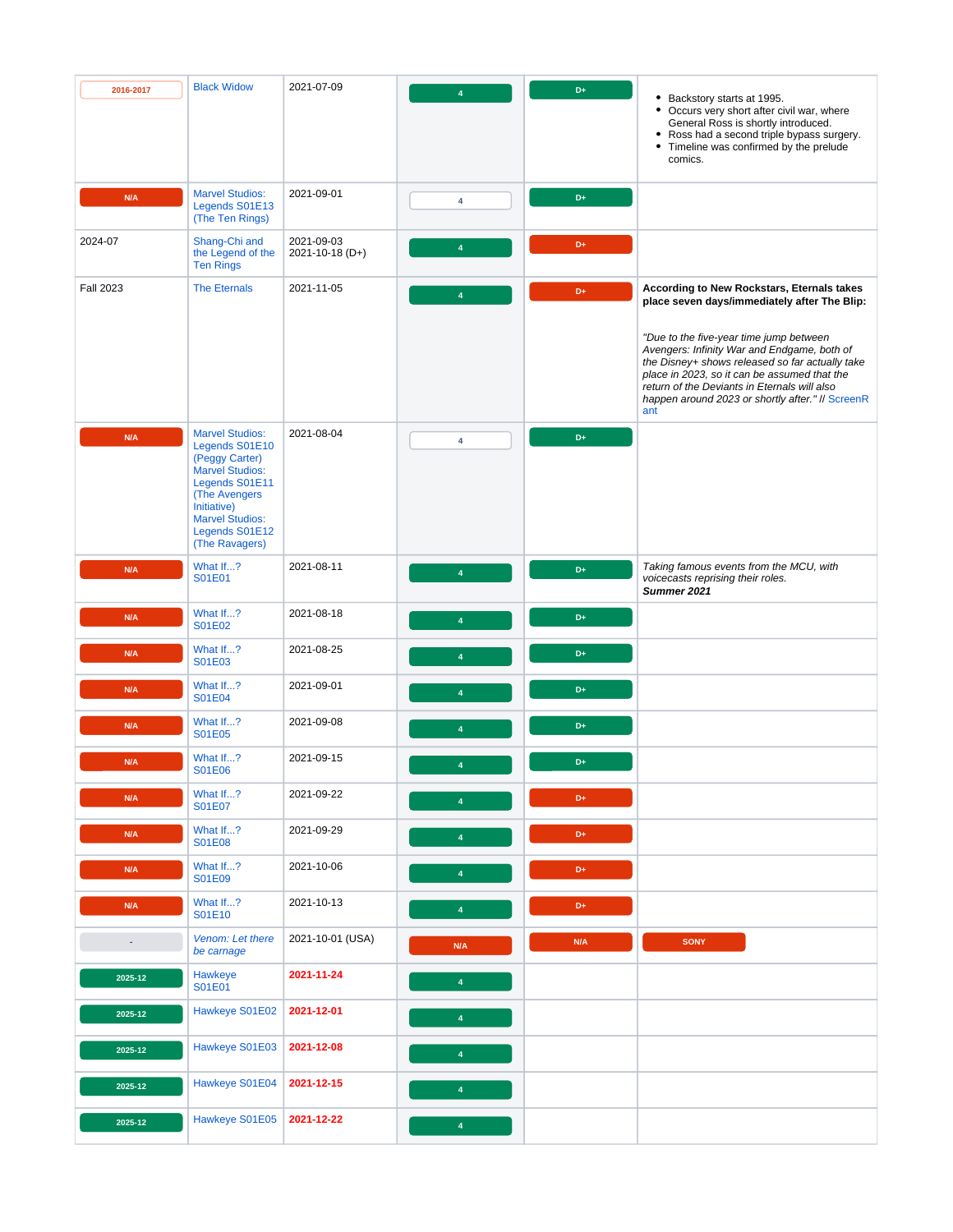<span id="page-6-0"></span>

| 2025-12    | Hawkeye S01E06                                                  | 2021-12-29       | $\overline{4}$          |             |                                                                                                                                                                                                         |
|------------|-----------------------------------------------------------------|------------------|-------------------------|-------------|---------------------------------------------------------------------------------------------------------------------------------------------------------------------------------------------------------|
| N/A        | <b>Marvel Studios:</b><br>Assembled<br>The Making of<br>Hawkeye | 2022-01-00       | $\overline{4}$          |             |                                                                                                                                                                                                         |
| 2025-12    | Spider-Man: No<br>way home                                      | 2021-12-17       | $\overline{\mathbf{4}}$ |             |                                                                                                                                                                                                         |
| <b>TBA</b> | <b>MS Marvel</b><br>S01E01                                      | <b>Late 2021</b> | $\overline{4}$          |             | Not to be confused with Captain Marvel.<br>Coming Late 2021 according to Marvel.                                                                                                                        |
| <b>TBA</b> | <b>MS Marvel</b><br>S01E02                                      | <b>Late 2021</b> | $\overline{\mathbf{4}}$ |             |                                                                                                                                                                                                         |
| <b>TBA</b> | <b>MS Marvel</b><br>S01E03                                      | <b>Late 2021</b> | $\overline{\mathbf{4}}$ |             |                                                                                                                                                                                                         |
| <b>TBA</b> | <b>MS Marvel</b><br>S01E04                                      | <b>Late 2021</b> | ♦                       |             |                                                                                                                                                                                                         |
| <b>TBA</b> | <b>MS Marvel</b><br>S01E05                                      | <b>Late 2021</b> | $\overline{4}$          |             |                                                                                                                                                                                                         |
| <b>TBA</b> | <b>MS Marvel</b><br>S01E06                                      | <b>Late 2021</b> | $\overline{\mathbf{4}}$ |             |                                                                                                                                                                                                         |
|            |                                                                 |                  |                         |             |                                                                                                                                                                                                         |
| <b>TBA</b> | <b>Morbius</b>                                                  | 2022-01-21       | ×.                      | <b>SONY</b> | Vaguely linked to the MCU?<br>When we know more about this movie it will be<br>moved to the right location. Probably in a non-<br>MCU-relations section.<br>Movie delayed from 19 march to to october 8 |
| <b>TBA</b> | She-Hulk<br>She-Hulk -<br>S01E01                                | 2022-XX-XX       | $\overline{4}$          |             |                                                                                                                                                                                                         |
| <b>TBA</b> | She-Hulk -<br>S01E02                                            | <b>TBA</b>       | $\overline{\mathbf{4}}$ |             |                                                                                                                                                                                                         |
| <b>TBA</b> | She-Hulk -<br>S01E03                                            | <b>TBA</b>       | $\overline{4}$          |             |                                                                                                                                                                                                         |
| <b>TBA</b> | She-Hulk -<br><b>S01E04</b>                                     | <b>TBA</b>       | $\overline{4}$          |             |                                                                                                                                                                                                         |
| <b>TBA</b> | She-Hulk -<br>S01E05                                            | <b>TBA</b>       | $\overline{4}$          |             |                                                                                                                                                                                                         |
| <b>TBA</b> | She-Hulk -<br>S01E06                                            | <b>TBA</b>       | $\overline{4}$          |             |                                                                                                                                                                                                         |
| <b>TBA</b> | She-Hulk -<br>S01E07                                            | <b>TBA</b>       | $\overline{\mathbf{4}}$ |             |                                                                                                                                                                                                         |
| <b>TBA</b> | She-Hulk -<br><b>S01E08</b>                                     | <b>TBA</b>       | $\overline{4}$          |             |                                                                                                                                                                                                         |
| <b>TBA</b> | She-Hulk -<br>S01E09                                            | <b>TBA</b>       | $\overline{\mathbf{4}}$ |             |                                                                                                                                                                                                         |
| <b>TBA</b> | She-Hulk -<br>S01E10                                            | <b>TBA</b>       | $\overline{\mathbf{4}}$ |             |                                                                                                                                                                                                         |
| <b>TBA</b> | Agents of S.W.O.<br>R.D                                         | 2023-01-05       | <b>TBA</b>              |             | Agents of S.W.O.R.D. is introduced in<br>WandaVision.                                                                                                                                                   |
| <b>TBA</b> | <b>Secret Invasion</b><br>S01E01                                | <b>TBA</b>       | <b>TBA</b>              |             | Nick Fury (Samuel L Jackson) and Talos (Ben<br>Bendelsohn) returns.                                                                                                                                     |
| <b>TBA</b> | <b>Secret Invasion</b><br>S01E02                                | <b>TBA</b>       |                         |             |                                                                                                                                                                                                         |
| <b>TBA</b> | <b>Secret Invasion</b><br>S01E03                                | <b>TBA</b>       |                         |             |                                                                                                                                                                                                         |
| <b>TBA</b> | <b>Secret Invasion</b><br>S01E04                                | <b>TBA</b>       |                         |             |                                                                                                                                                                                                         |
| <b>TBA</b> | <b>Secret Invasion</b><br>S01E05                                | <b>TBA</b>       |                         |             |                                                                                                                                                                                                         |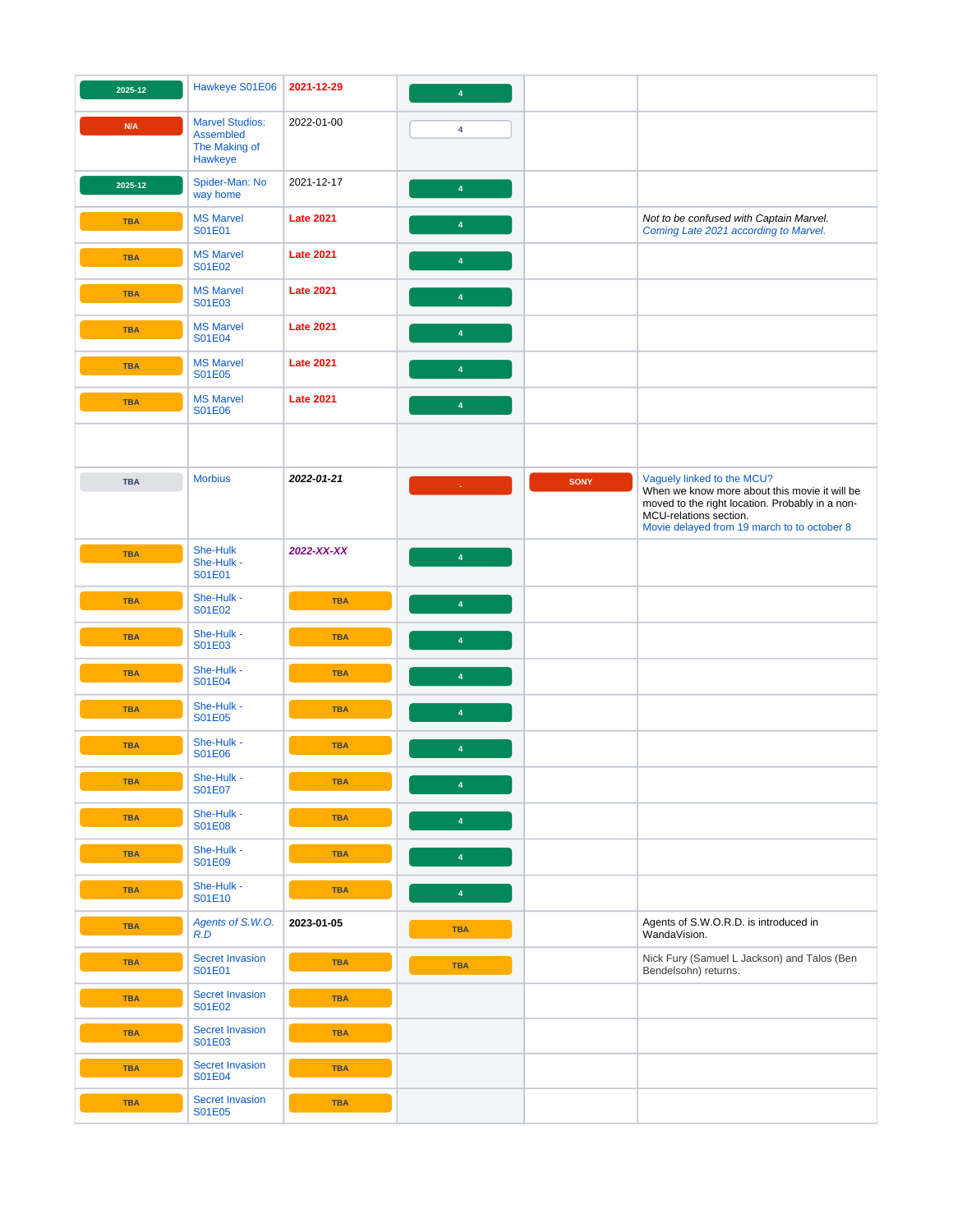<span id="page-7-1"></span><span id="page-7-0"></span>

| <b>TBA</b>               | <b>Secret Invasion</b><br>S01E06                                                  | <b>TBA</b> |                         |                          |                                                                                                                                                                            |
|--------------------------|-----------------------------------------------------------------------------------|------------|-------------------------|--------------------------|----------------------------------------------------------------------------------------------------------------------------------------------------------------------------|
| <b>TBA</b>               | <b>Ironheart</b>                                                                  | <b>TBA</b> | <b>TBA</b>              | ${\bf TV}$               |                                                                                                                                                                            |
| <b>TBA</b>               | <b>Armor Wars</b>                                                                 | <b>TBA</b> | <b>TBA</b>              | ${\bf TV}$               | A classic Marvel story about Tony Starks worst<br>fears coming true. It's what happens when his<br>tech falls into the wrong hands. Don Cheadle<br>returns as War Machine. |
| <b>TBA</b>               | The Guardians of<br>the Galaxy<br><b>Holiday Special</b>                          | 2022-XX-XX | <b>TBA</b>              |                          | James Gunn<br>Will be shooted aside with Guardians of the<br>Galaxy Vol 3.                                                                                                 |
| N/A                      | <b>Marvel Studios:</b><br><b>Assembled</b><br>The Making of<br><b>Black Widow</b> | <b>TBA</b> | $\overline{4}$          |                          | Will probably not happen.                                                                                                                                                  |
|                          | Doctor Strange in<br>the Multiverse of<br><b>Madness</b>                          | 2022-03-25 | 4                       |                          |                                                                                                                                                                            |
| ÷,                       | <b>Captain America</b><br>$\overline{4}$                                          | <b>TBA</b> | $\overline{4}$          |                          | Just announced                                                                                                                                                             |
| ٠                        | Thor: Love and<br>thunder                                                         | 2022-05-06 | $\overline{\mathbf{4}}$ |                          |                                                                                                                                                                            |
| ٠                        | <b>Black Panther:</b><br><b>Wakanda Forever</b>                                   | 2022-07-08 | 5                       |                          |                                                                                                                                                                            |
|                          | <b>The Marvels</b><br>(Captain Marvel<br>2)                                       | 2022-11-11 | 5                       |                          | Ms Marvel confirmed to join.<br>According to Emergency Awesome, release<br>date is 7 october 2022.<br>According to IMDB, release date is November<br>2022.                 |
|                          | New Avengers<br>Movie (Avengers<br>5)                                             | 2022       | 5                       |                          |                                                                                                                                                                            |
|                          | Ant-Man and The<br>Wasp:<br>Quantumania                                           | 2023-02-17 | $\overline{4}$          |                          | Disputed phase                                                                                                                                                             |
|                          | Guardians of the<br>Galaxy Vol. 3                                                 | 2023-05-05 | 5                       |                          |                                                                                                                                                                            |
|                          | <b>Blade</b>                                                                      | <b>TBA</b> | 5                       |                          |                                                                                                                                                                            |
|                          | <b>Moon Knight</b>                                                                | <b>TBA</b> | $\overline{4}$          | ${\mathsf T}{\mathsf V}$ |                                                                                                                                                                            |
| $\sim$                   | <b>Fantastic Four</b>                                                             | 2023       | <b>TBA</b>              |                          | 2023                                                                                                                                                                       |
| ÷                        | <b>Nova</b>                                                                       | 2023-11-03 | 5                       |                          |                                                                                                                                                                            |
| ٠                        | Deadpool 3                                                                        | <b>TBA</b> | <b>TBA</b>              |                          | 2023                                                                                                                                                                       |
| ÷                        | Spider-Man: Into<br>the Spider-Verse<br>$\overline{2}$                            | <b>TBA</b> | <b>TBA</b>              |                          |                                                                                                                                                                            |
|                          | <b>Untitled</b><br><b>Wakanda Series</b><br>S01E01                                | <b>TBA</b> | <b>TBA</b>              |                          |                                                                                                                                                                            |
| $\overline{\phantom{a}}$ | I am Groot<br>S01E01                                                              | <b>TBA</b> | <b>TBA</b>              | $\mathsf{TV}$            | Animated TV-series.                                                                                                                                                        |
|                          |                                                                                   |            |                         |                          |                                                                                                                                                                            |
| N/A                      | <b>Hulk</b>                                                                       | 2003-06-09 | N/A                     |                          | The Eric Bana-Hulk<br><b>NON-MCU</b><br><b>UNIVERSAL</b>                                                                                                                   |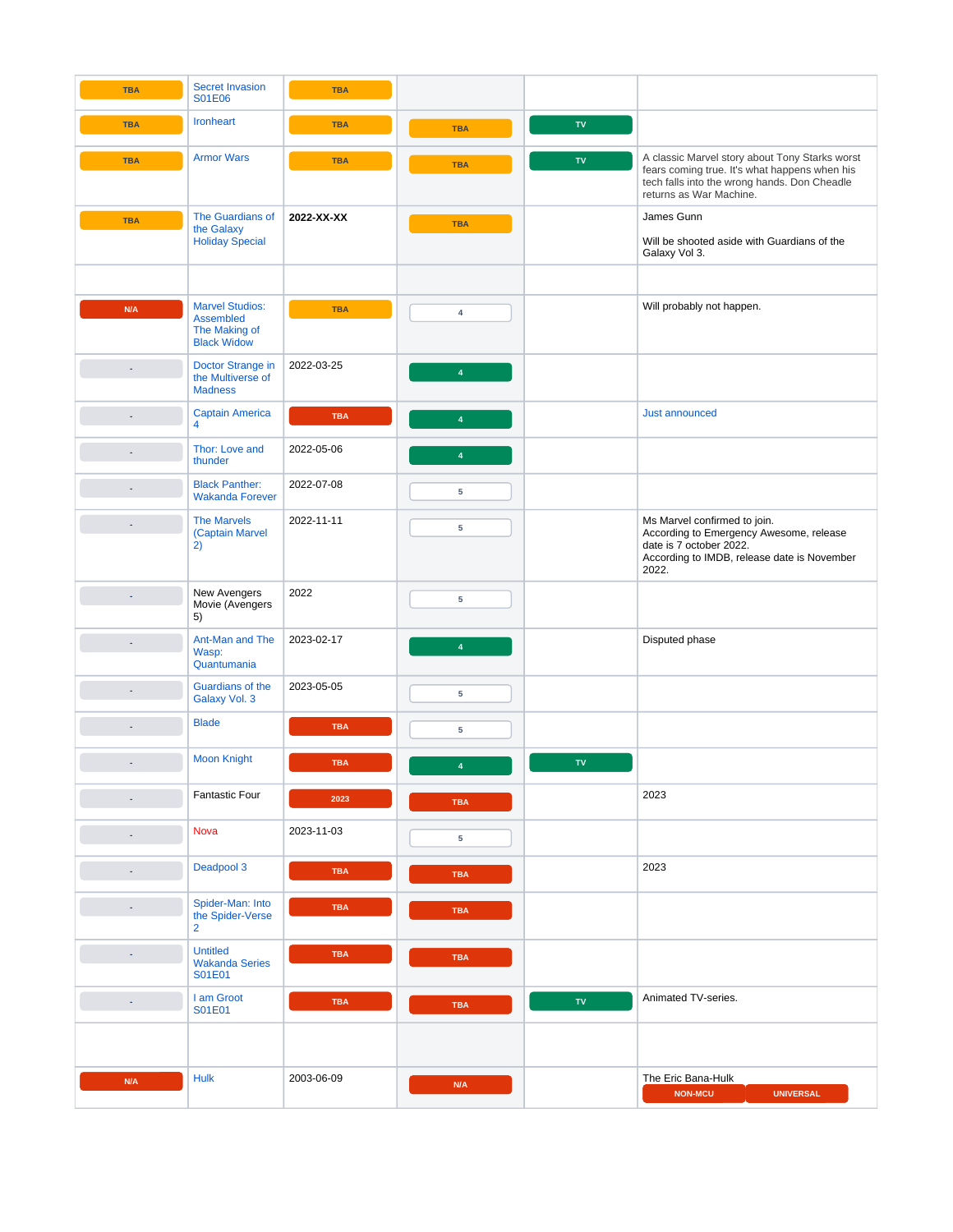<span id="page-8-0"></span>

| N/A            | <b>The New Mutants</b>                                        | 2020-08-28 | N/A                      | <b>HBO MAX</b>            | <b>PRE-MARVEL/FOX</b><br>Not sure if this is located on HBO Max or Hulu.<br>Read more here.                                                                                                                                         |
|----------------|---------------------------------------------------------------|------------|--------------------------|---------------------------|-------------------------------------------------------------------------------------------------------------------------------------------------------------------------------------------------------------------------------------|
| N/A            | <b>Helstrom</b>                                               | 2020-10-16 | N/A                      | <b>HULU</b><br>${\bf TV}$ | <b>HULU Original.</b><br>Disney chose to not include the name<br>"Marvel's" into the title to distantiate from<br>the MCU.<br>https://screenrant.com/helstrom-show-marvel-<br>mcu-confirmed-not-connected/<br><b>PRE-MARVEL/FOX</b> |
|                |                                                               |            |                          |                           | <b>Read more</b>                                                                                                                                                                                                                    |
| 1962           | X-Men: First<br><b>Class</b>                                  | 2011-06-03 | ×.                       | $D+$                      | <b>FOX LEGACY</b><br><b>REGAINED</b>                                                                                                                                                                                                |
| 1973/2023      | X-Men: Days of<br><b>Future Past</b>                          | 2014-05-23 | ×.                       | D+                        | <b>FOX LEGACY</b><br><b>REGAINED</b>                                                                                                                                                                                                |
| 1845/1979-1981 | X-Men Origins:<br>Wolverine                                   | 2009-05-01 | ٠                        | D+                        | <b>FOX LEGACY</b><br><b>REGAINED</b>                                                                                                                                                                                                |
| 1983 (Alt)     | X-Men:<br>Apocalypse                                          | 2016-05-18 | $\sim$                   | $D+$                      | <b>FOX LEGACY</b><br><b>REGAINED</b>                                                                                                                                                                                                |
| 1992           | X-Men: Dark<br><b>Phoenix</b>                                 | 2019-06-05 | $\sim$                   | $D+$                      | <b>FOX LEGACY</b><br><b>REGAINED</b>                                                                                                                                                                                                |
| 2003           | X-Men                                                         | 2000-06-02 |                          | $D+$                      | <b>FOX LEGACY</b><br><b>REGAINED</b>                                                                                                                                                                                                |
| 2003           | X-Men 2 (X-Men:<br>United)                                    | 2003-05-02 |                          | $D+$                      | <b>FOX LEGACY</b><br><b>REGAINED</b>                                                                                                                                                                                                |
| 2006           | X-Men: The Last<br><b>Stand</b>                               | 2006-05-24 |                          | D <sub>+</sub>            | <b>FOX LEGACY</b><br><b>REGAINED</b>                                                                                                                                                                                                |
| 2013           | <b>The Wolverine</b>                                          | 2013-07-26 |                          | $D+$                      | <b>FOX LEGACY</b><br><b>REGAINED</b>                                                                                                                                                                                                |
| 2016           | Deadpool (see<br>above)                                       | 2016-02-12 | $\sim$                   | <b>HULU</b>               | <b>FOX LEGACY</b><br><b>REGAINED</b>                                                                                                                                                                                                |
| 2018           | Deadpool 2 (see<br>above)                                     | 2018-05-15 |                          | <b>HULU</b>               | <b>FOX LEGACY</b><br><b>REGAINED</b>                                                                                                                                                                                                |
| 2019           | <b>The New Mutants</b>                                        | 2020-09-02 |                          |                           | <b>FOX LEGACY</b><br><b>REGAINED</b>                                                                                                                                                                                                |
| 2029           | Logan                                                         | 2017-03-01 | $\omega$                 |                           | <b>FOX LEGACY</b><br><b>REGAINED</b>                                                                                                                                                                                                |
| N/A            | <b>Fantastic Four</b>                                         | 2005-07-13 |                          | $\mathsf{D}+$             | <b>FOX LEGACY</b><br><b>REGAINED</b>                                                                                                                                                                                                |
| N/A            | <b>Fantastic Four:</b><br>Rise of the Silver<br><b>Surfer</b> | 2007-08-17 |                          | $\mathsf{D}+$             | <b>FOX LEGACY</b><br><b>REGAINED</b>                                                                                                                                                                                                |
| N/A            | <b>Fantastic Four</b>                                         | 2015-08-07 | $\overline{\phantom{a}}$ | $\mathsf{D}+$             | <b>FOX LEGACY</b><br><b>REGAINED</b>                                                                                                                                                                                                |
|                |                                                               |            |                          |                           |                                                                                                                                                                                                                                     |
| N/A            | M.O.D.O.K<br>S01E01                                           | 2021-05-21 | N/A                      | <b>HULU</b>               | Animated TV Series.                                                                                                                                                                                                                 |
| N/A            | S01E02                                                        | 2021-05-21 | N/A                      | <b>HULU</b>               |                                                                                                                                                                                                                                     |
| N/A            | S01E03                                                        | 2021-05-21 | N/A                      | <b>HULU</b>               |                                                                                                                                                                                                                                     |
| N/A            | S01E04                                                        | 2021-05-21 | N/A                      | <b>HULU</b>               |                                                                                                                                                                                                                                     |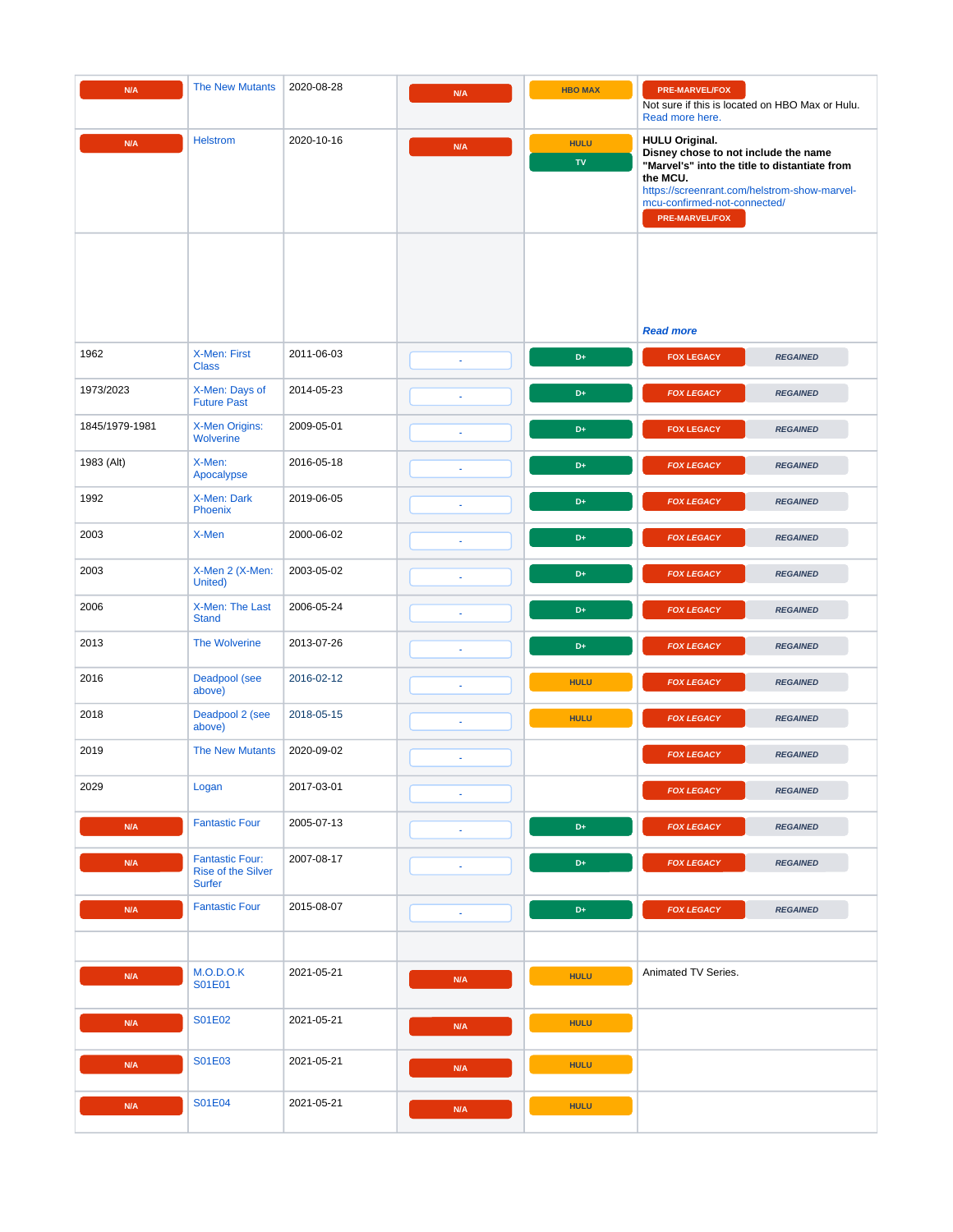<span id="page-9-0"></span>

| N/A            | S01E05                                                                                                        | 2021-05-21 | N/A                     | <b>HULU</b> |                                                                                      |
|----------------|---------------------------------------------------------------------------------------------------------------|------------|-------------------------|-------------|--------------------------------------------------------------------------------------|
| N/A            | S01E06                                                                                                        | 2021-05-21 | N/A                     | <b>HULU</b> |                                                                                      |
| N/A            | S01E07                                                                                                        | 2021-05-21 | N/A                     | <b>HULU</b> |                                                                                      |
| N/A            | S01E08                                                                                                        | 2021-05-21 | N/A                     | <b>HULU</b> |                                                                                      |
| N/A            | S01E09                                                                                                        | 2021-05-21 | N/A                     | <b>HULU</b> |                                                                                      |
| N/A            | S01E10                                                                                                        | 2021-05-21 | N/A                     | <b>HULU</b> |                                                                                      |
| N/A            | <b>Marvel Studios:</b><br>Legends S01E07<br>(Loki)<br><b>Marvel Studios:</b><br>Legends S01E08<br>(Tesseract) | 2021-06-04 | 4                       | $D+$        |                                                                                      |
|                |                                                                                                               |            |                         |             |                                                                                      |
|                |                                                                                                               |            |                         |             |                                                                                      |
| Earth-1610     | Spider-Man: Into<br>the Spider-Verse                                                                          | 2018-12-14 |                         |             | <b>Miles Morales Edition</b><br><b>SONY</b>                                          |
| <b>PENDING</b> | Spider-Man                                                                                                    | 2002-06-23 |                         |             | Peter "Tobey Maguire" Parker<br><b>SONY</b>                                          |
| <b>PENDING</b> | Spider-Man 2                                                                                                  | 2004-07-07 |                         |             | Peter "Tobey Maguire" Parker<br><b>SONY</b>                                          |
| <b>PENDING</b> | Spider-Man 3                                                                                                  | 2007-05-03 |                         |             | Peter "Tobey Maguire" Parker<br><b>SONY</b>                                          |
| <b>PENDING</b> | <b>The Amazing</b><br>Spider-Man                                                                              | 2012-06-03 |                         |             | Peter "Andrew Garfield" Parker<br><b>SONY</b>                                        |
| <b>PENDING</b> | <b>The Amazing</b><br>Spider-Man 2                                                                            | 2014-04-18 |                         |             | Peter "Andrew Garfield" Parker<br><b>SONY</b>                                        |
| 2016           | Captain America<br>- Civil War                                                                                | 2016-05-06 | $\overline{\mathbf{3}}$ |             | Peter "Tom Holland" Parker<br><b>Marvel-Crossover</b>                                |
| 2016           | Spider-Man -<br><b>Homecoming</b>                                                                             | 2017-07-07 | $\mathbf{3}$            |             | Peter "Tom Holland" Parker<br>Marvel-Crossover, but with SONY-rights.<br><b>SONY</b> |
| 2018           | The Avengers -<br><b>Infinity War</b>                                                                         | 2018-04-27 | 3 <sup>7</sup>          |             | Peter "Tom Holland" Parker<br><b>Marvel-Crossover</b>                                |
| 2023-2024      | Spider-Man - Far<br>from home                                                                                 | 2019-07-02 | 3 <sup>7</sup>          |             | Peter "Tom Holland" Parker<br><b>SONY</b>                                            |
| <b>PENDING</b> | Venom                                                                                                         | 2018-10-05 |                         |             | <b>SONY</b>                                                                          |

# <span id="page-9-1"></span>Chronological Timeline according to New Rockstars

## <span id="page-9-2"></span>Dates to remember

| Date                         | Event                | <b>External Information</b> |
|------------------------------|----------------------|-----------------------------|
| November 2020   Marvel's 616 |                      |                             |
| <b>Fall 2020</b>             | Marvel's storyboards | Season 1                    |
|                              | Marvel's storyboards | Season 2                    |